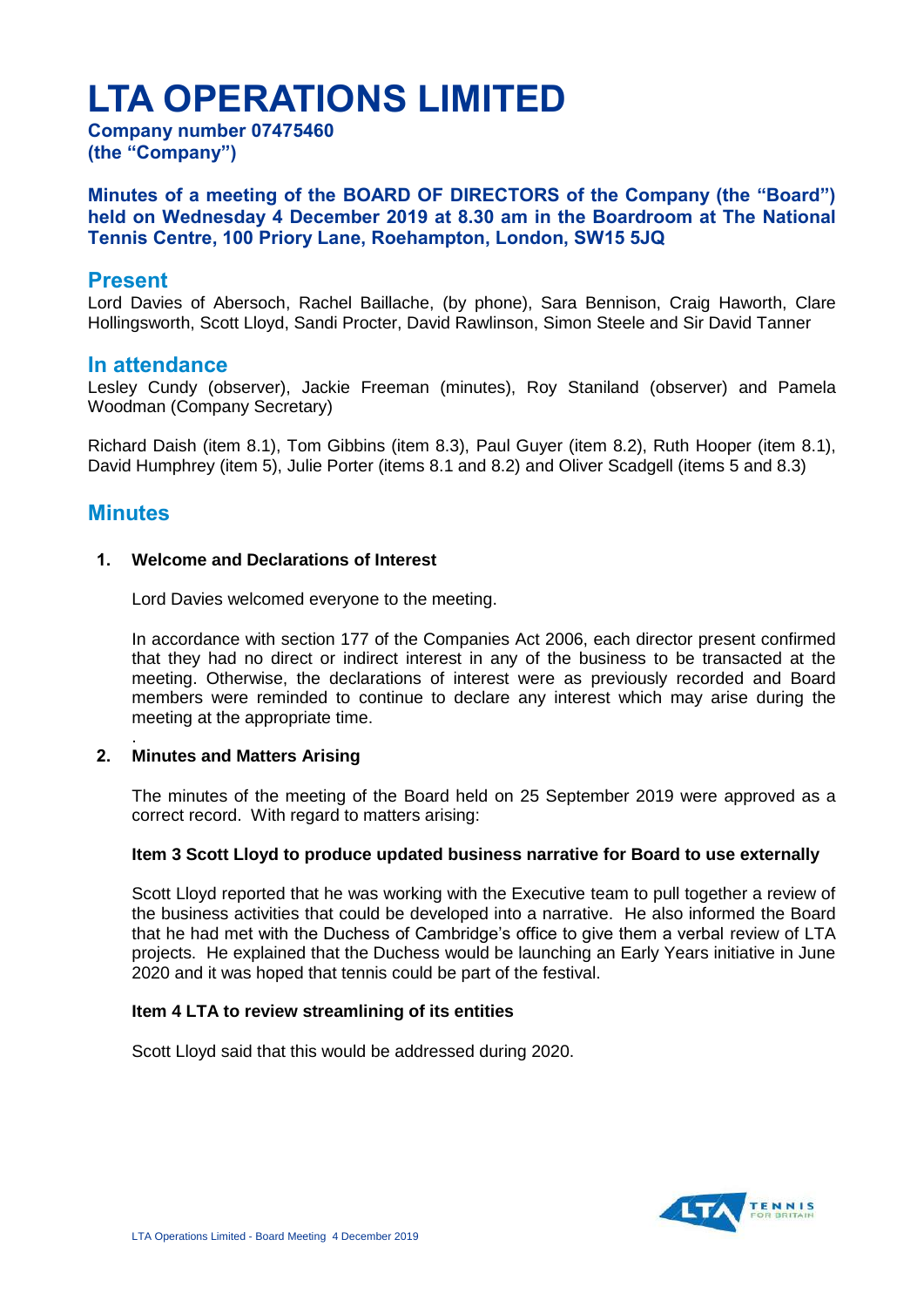# **Item 7.1 Communication plan for Tennis Scotland funding agreement proposals and TSIT projects**

Scott Lloyd informed the Board that the LTA was waiting for Tennis Scotland's official response to the agreement that was discussed at its board meeting on 25 November 2019. Scott Lloyd will revert to the Board as soon as this is received.

## **3. CEO Executive Summary**

Board members had received a comprehensive summary in the Board pack. This was taken as read and Scott Lloyd provided the following updates.

- **Venues**: Scott Lloyd reported that the Club and Coach forums have been well attended and the feedback has been very positive. A formal review will be undertaken and shared with the Board in due course.
- **Fans:** The LTA is looking to evolve the British Tennis Membership scheme which will see revised nomenclature and improved tiering to ensure that each of the tiers is relevant to the type of customer that sits in them.
- **Safeguarding:** Scott Lloyd reported that the number of accredited coaches is growing on the back of the safeguarding initiative.
- **Finance:** Scott Lloyd said that the finance team will be looking to capture the Investment In kind that the LTA is making so that the tennis audience understands the benefits they are receiving as a result of investment decisions. This will be incorporated into the business narrative.
- **Participation trends:** Graphs showing participation trends, appended to the CEO report, were noted. Scott Lloyd pointed out that the LTA is performing in line or slightly better than other sports.
- **Club support toolkit:** On the back of the club health survey, Simon Steele said that he would be doing a review of the insurance cover offered to clubs and venues.

## **3.1 Business Dashboard**

The Business Dashboard was noted.

# **4. Finance**

Board members had received a report from Simon Steele in the Board pack, which was taken as read. A shorter version of the risk register highlighting the top 17 risks was attached to the finance report and noted. The full register is considered by the Audit Committee and a decision would be taken after the Audit Committee in May as to how often the register should be brought to the Board.

Simon Steele reported that the second phase of the Technology project is now underway and all work streams currently remain on track. Lord Davies asked that the Board is made aware of any major concerns as and when they arise.

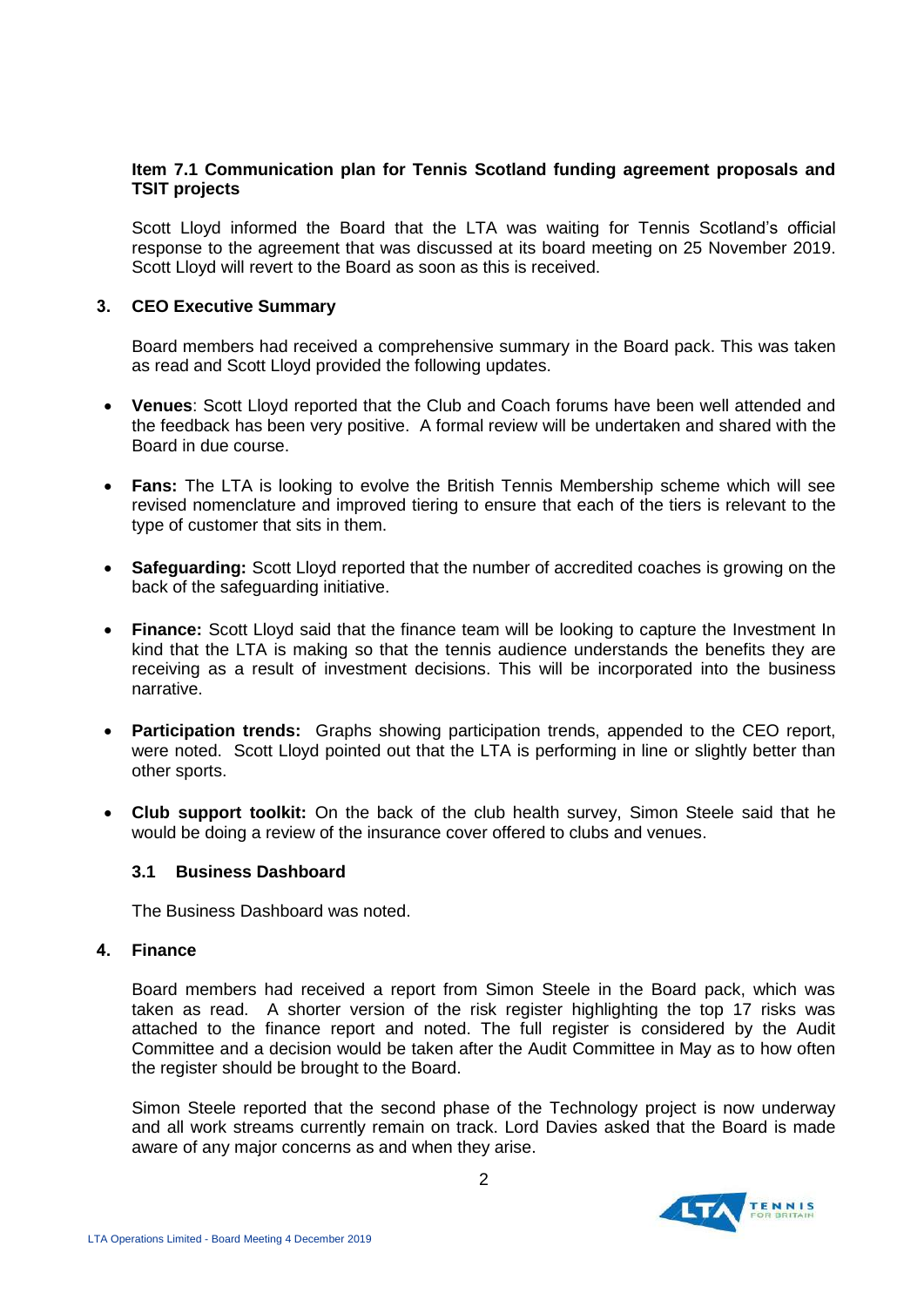The Board had received a paper on the transfer of funds to The LTA Trust and, after discussion, the Board approved the recommendation from the Audit Committee with a decision on the final figure to be delegated to Scott Lloyd and Simon Steele.

## **5. Safeguarding Report**

[Olly Scadgell and David Humphrey joined the meeting]

The report prepared by David Humphrey was noted. He also gave an update on the following:

**Cases:** The Safeguarding and Protection Committee (SPC) had heard 5 cases since the last Board meeting and none has resulted in an appeal of the outcome by either party. Names of new Chairs would be brought to the Board meeting in February

Olly Scadgell reported that the case management team has been restructured to manage the increased workload. Consequently, a Safeguarding Case Manager has been recruited, along with interim temporary help.

**Safeguarding Standards – Coaching:** There are currently 13 venues showing as not compliant with the standards which equates to 16 coaches.

In reply to a question from Sandi Procter around compliance of David Lloyd Leisure Clubs, Olly Scadgell explained that this is being managed centrally rather than with each individual club.

**Wrexham update:** The on-line training resource for Club committees is currently the only outstanding recommendation from the Wrexham report. David Humphrey is working with a company to develop this learning tool.

Lord Davies felt that following his recent to Wrexham, consideration should be given to the impact a significant case, such as the one in Wrexham, can have on the local community.

[David Humphrey and Oliver Scadgell left the meeting]

# **6. 2020 Budget**

Simon Steele had included a paper in the Board pack. He noted that the 2020 budget was intended to deliver a breakeven figure at net reserves level. Simon Steele referenced the slightly higher than target headcount number resulting in an increase in the payroll cost of 4.6%. Sara Bennison noted that the Remuneration Committee had requested information regarding how contractors, FTEs and other external resource were used and Simon Steele would follow this up with Vicky Williams.

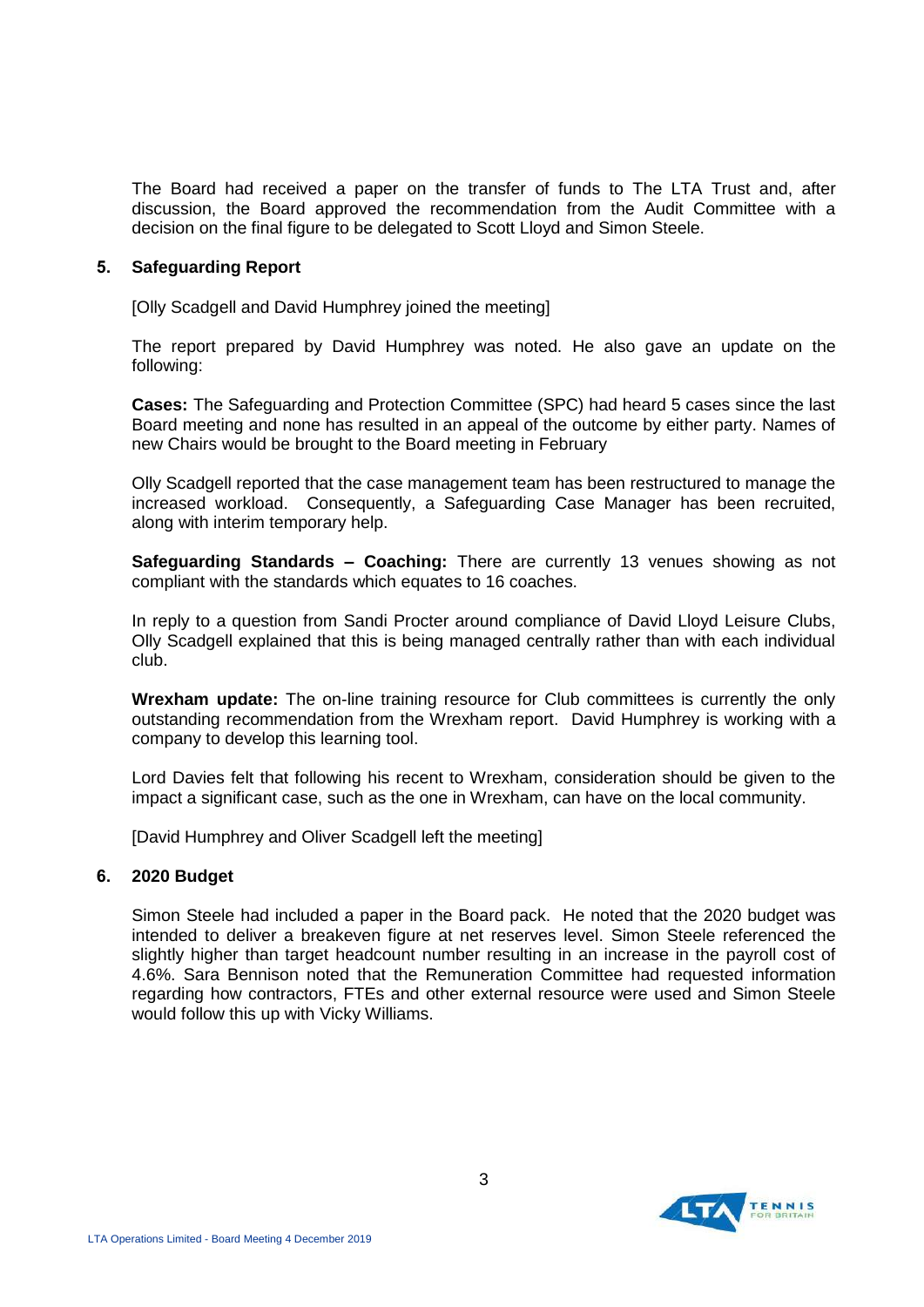# **7. 2020 Business Objectives**

Scott Lloyd introduced a first draft of the proposed 2020 Business Dashboard, together with a list of the priority activities for 2020 and the VMOST detailing the tactics to support the 7 key strategies.

Scott Lloyd agreed that the Dashboard, once finalised, would be shared with Counties.

Sir David Tanner asked whether there should be measure to demonstrate how the National Academies were contributing towards the performance targets. It was agreed that this would be considered.

Scott Lloyd informed the Board that, in light of an observation made at the Remuneration Committee meeting, the number of women playing appears in the Visibility column on the Dashboard as it is a Sport England measure, linked with funding received, and through the fitness pilot and the Cardio tennis benchmark, is one of the ways in which the LTA could seek to engage the female audience in a better way. It was noted that the marketing collateral will be very relevant.

The Board agreed the direction of travel.

## **8. Key business areas**

# **8.1 Brand strategy and marketing plan**

[Julie Porter, Richard Daish and Ruth Hooper joined the meeting, Lesley Cundy left the meeting]

Richard Daish and Ruth Hooper gave the Board a presentation on the marketing plan and an update on the progress of the rebrand to date. Brand tracking will be introduced in the New Year to measure and monitor the impact of the brand. It is hoped that the first major marketing campaign will be the Junior Programme and this will be presented to the Board at an appropriate time. Lord Davies suggested linking up with retailers and tennis racket manufacturers to get their support and to ensure that any campaign appeals to social media followers. There had to be a strong message as to 'why tennis'.

[Richard Daish and Ruth Hooper left the meeting]

## **8.2 Facilities update**

Paul Guyer reported that the Facilities Strategy is on track to commit to £5m investment in 2019. There are currently 19 CITCs in the pipeline and plans for these are being developed and will be brought to Board in due course

[Paul Guyer and Julie Porter left the meeting]

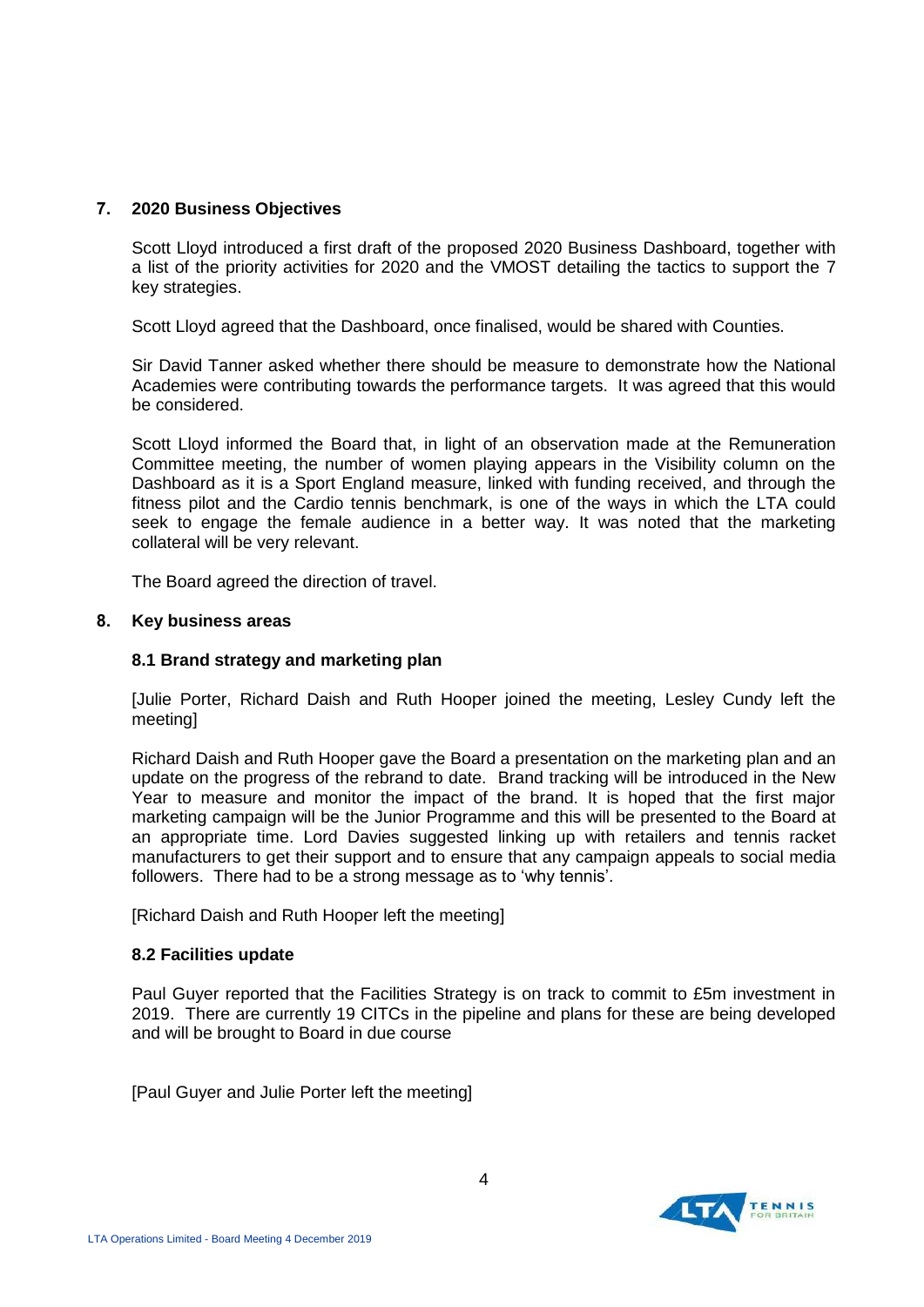## **8.3 Higher Education review**

[Tom Gibbins and Olly Scadgell joined the meeting]

Tom Gibbins gave a presentation to Board on the review of the LTA's role in the Higher Education sector. A copy of the presentation will be sent to the Board following the meeting.

Sandi Procter suggested that the LTA should look at developing links between County associations and their local universities.

[Tom Gibbins and Olly Scadgell left the meeting]

## **9. Other business**

## **9.1 Directors' Appointments**

The Board approved the appointment of Roy Staniland as a director of the Company with immediate effect.

The Board approved the appointment of Lesley Cundy and re-appointment of Craig Haworth as directors of LTA Operations Limited with effect from 1 January 2020.

## **10. Reports for noting**

## **10.1 Business update**

The Business update was noted.

Lord Davies thanked the Executive for their presentations and there being no further business, the meeting closed at 1.15 pm.

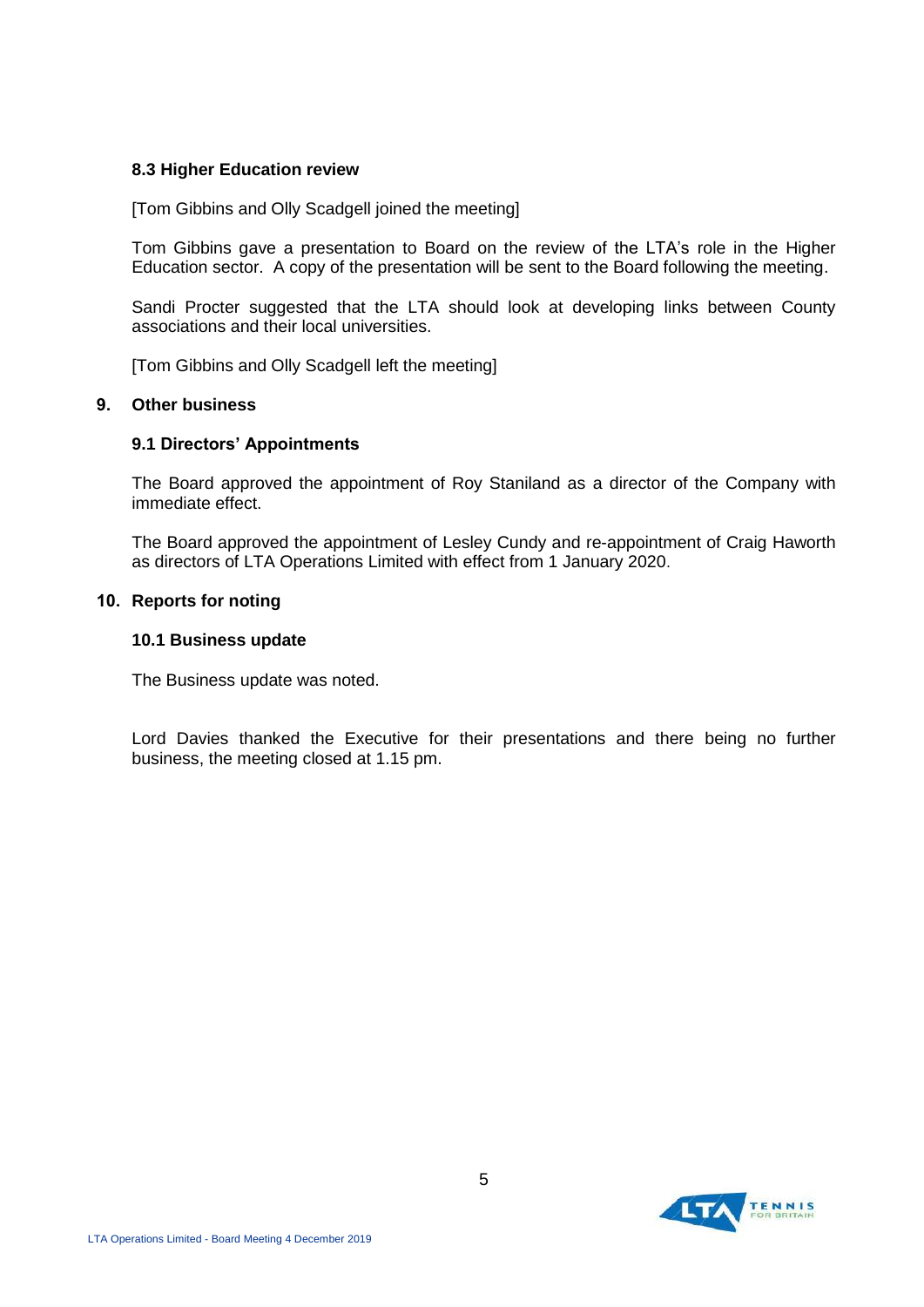# **LAWN TENNIS ASSOCIATION LIMITED**

**Company number 07459469 (the "Company")**

# **Minutes of a meeting of the BOARD OF DIRECTORS of the Company (the "Board") held on Wednesday 4 December 2019 at 8.30 am in the Boardroom at The National Tennis Centre, 100 Priory Lane, Roehampton, London, SW15 5JQ**

# **Present**

Lord Davies of Abersoch, Rachel Baillache (by phone), Sara Bennison, Craig Haworth, Clare Hollingsworth, Scott Lloyd, Sandi Procter, David Rawlinson, Simon Steele and Sir David Tanner

# **In attendance**

Lesley Cundy (observer), Jackie Freeman (minutes), Roy Staniland (observer), Pamela Woodman (Company Secretary)

# **Minutes**

## **1. Welcome and Declarations of Interest**

Lord Davies welcomed everyone to the meeting.

In accordance with section 177 of the Companies Act 2006, each director present confirmed that they had no direct or indirect interest in any of the business to be transacted at the meeting. Otherwise, the declarations of interest were as previously recorded and Board members were reminded to continue to declare any interest which may arise during the meeting at the appropriate time.

# **2. Minutes and Matters Arising**

The minutes of the meeting of the Board held on 25 September 2019 were approved as a correct record. With regard to matters arising:

## **Item 2.3 Role and requirements of Tournament Ambassadors at the major events**

Scott Lloyd had received a proposal from Sandi Procter and would take this forward with Vicky Williams and Stephen Farrow.

## **3. CEO Executive Summary**

Board members had received a comprehensive summary in the Board pack. This was taken as read and Scott Lloyd supplemented his summary with a verbal update on a variety of operational and other matters.

## **4. Finance**

Board members had received a report from Simon Steele in the Board pack which was taken as read.

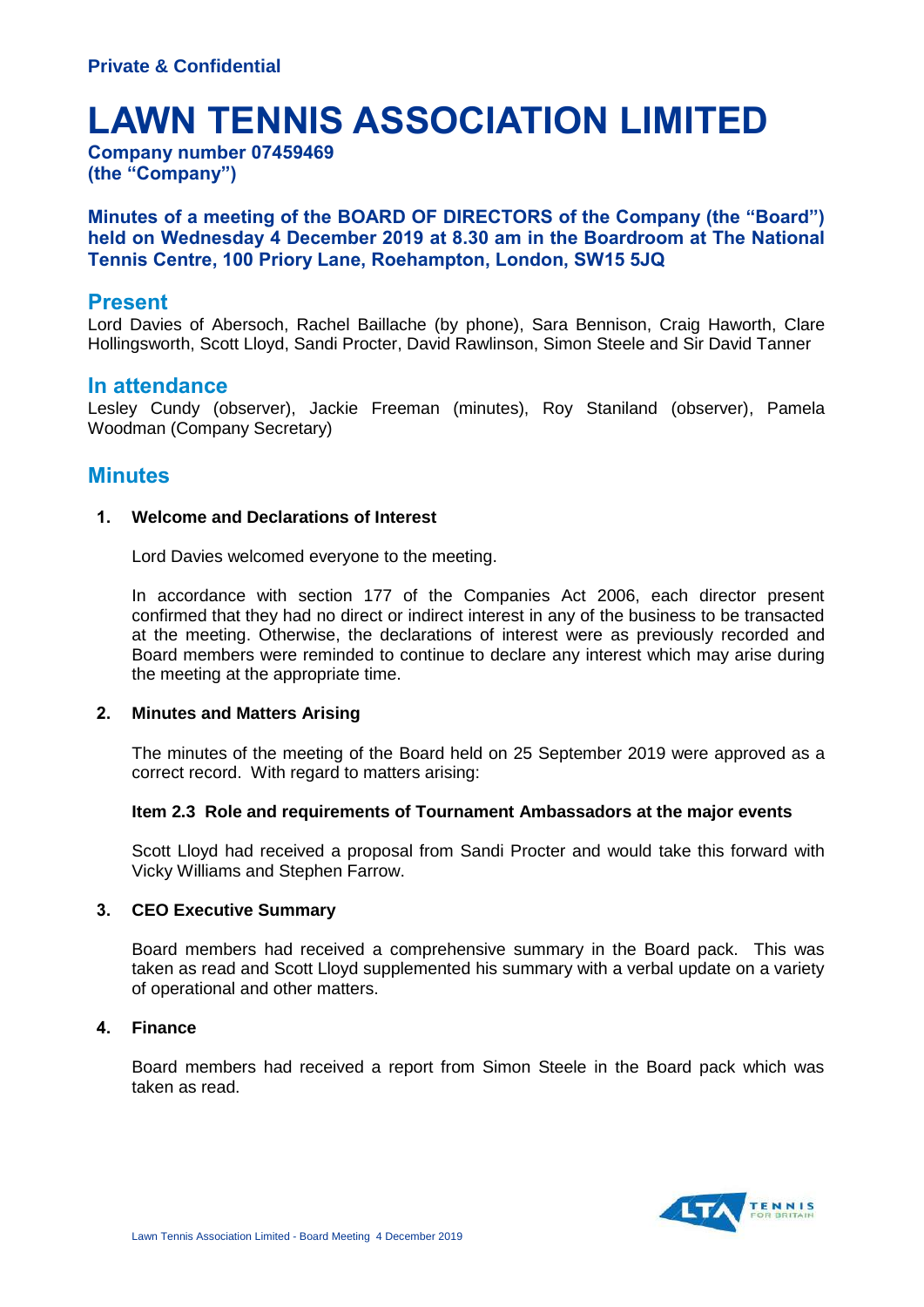# **5. 2020 Budget**

Simon Steele had included a paper in the Board pack. He noted that the 2020 budget was intended to deliver a breakeven figure at net reserves level. Simon Steele referenced the slightly higher than target headcount number resulting in an increase in the payroll cost of 4.6%. Sara Bennison noted that the Remuneration Committee had requested information regarding how contractors, FTEs and other external resource were used. Simon Steele would follow this up with Vicky Williams.

# **6. 2020 Business Objectives**

Scott Lloyd introduced a first draft of the proposed 2020 business dashboard, together with a list of the priority activities for 2020 and the VMOST detailing the tactics to support the 7 key strategies.

Scott Lloyd agreed that the dashboard, once finalised, would be shared with counties.

Sir David Tanner asked whether there should be a measure to demonstrate how the National Academies were contributing towards the performance targets. It was agreed that this would be considered.

Scott Lloyd informed the Board that, in light of an observation made at the Remuneration Committee meeting, the number of women playing appeared in the Visibility column on the dashboard as it is a Sport England measure, linked with funding received, and through the fitness pilot and the cardio tennis benchmark, was one of the ways in which the LTA could seek to engage the female audience in a better way. It was noted that the marketing collateral would be very relevant.

The Board agreed the direction of travel.

# **7. Corporate Governance approvals**

# **7.1 Approval of Modern Slavery policy and statement**

After due consideration, the Board approved the Modern Slavery and Human Trafficking Policy and Statement as per the documents included in the Board pack. Once signed, Pamela Woodman would ensure that the policy is published on the LTA's website. It was also confirmed that all members of staff had undergone training.

# **7.2 Approval of interim changes to LTA Disciplinary Code**

After due consideration, the Board approved the amendments to the LTA Disciplinary Code as set out in Appendix 2 of the paper in the Board pack.

# **7.3 Directors' Appointments**

The Board approved the appointment of Roy Staniland (in his capacity as Tennis Development Committee ("TDC") chair) as a director of the Company with immediate effect.

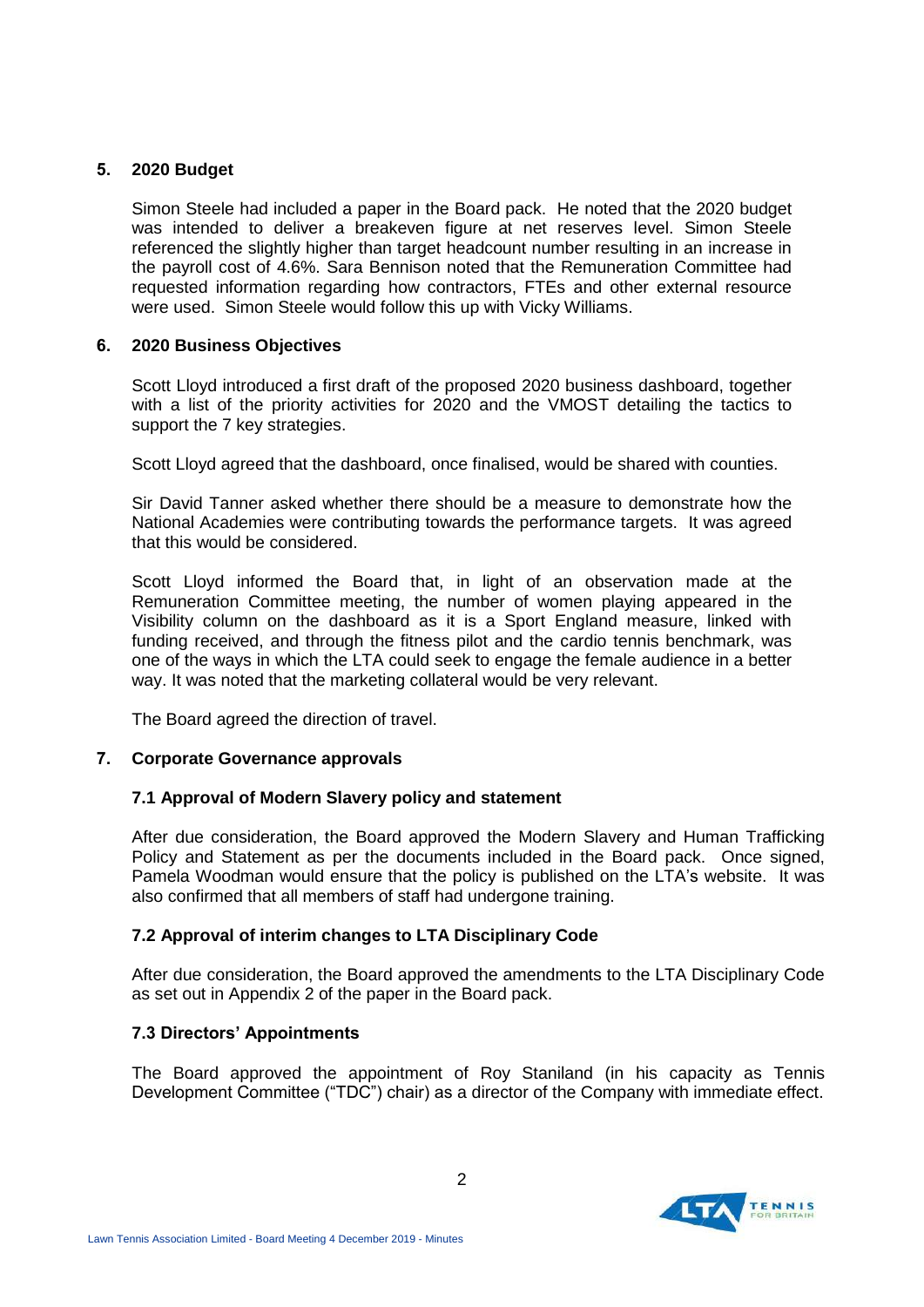The Board acknowledged the appointment of Lesley Cundy and re-appointment of Craig Haworth as Council Board Members and so as directors of the Company with effect from 1 January 2020.

## **7.4 Recommendations from Council Nominations Committee**

**LTA Councillors** – The Board confirmed the recommendation that the following nine new Councillors be elected to Council for 2020:

Venetia Cottman (Bucks) Nigel Jordan (Kent) Chris Mansour (Lancs) Mike Piper (Leics) Annie Smith (Dorset) Alison Taylor (Surrey) Stephanie Trill (Sussex) Viv Wilson (Durham and Cleveland)

The full list of Councillors for 2020, included in the Board pack, was noted.

**Tennis Development Committee –** The Board approved the following recommendations for leadership of the TDC work streams next year.

- $\circ$  Competition (inc County Cup and Seniors Competitions): Lesley Cundy
- o Coach Engagement: Stephen Baddeley
- o Volunteer engagement: Sandi Procter
- o Clubs and County Support & Communication: Richard Cutler
- o Venues Registration & County Funding: Roy Colabawalla
- o Safeguarding: Ian Alexander
- o Inclusion & Diversity Funke Awoderu

Roy Staniland advised that Steve Matthews had been invited to sit on the TDC and be an advisor to the work streams.

Scott Lloyd asked that the objectives for each work stream, once established, are included in the February Board papers to the Board so that they can be measured and tracked for information.

**Council Nominations Committee** - The Board approved the recommendation that Lesley Cundy be appointed to the Council Nominations Committee. The Board also approved the recommendation that Roy Staniland, as Chair of the TDC, be invited to attend Council Nominations Committee meetings and that Pamela Woodman would be in attendance.